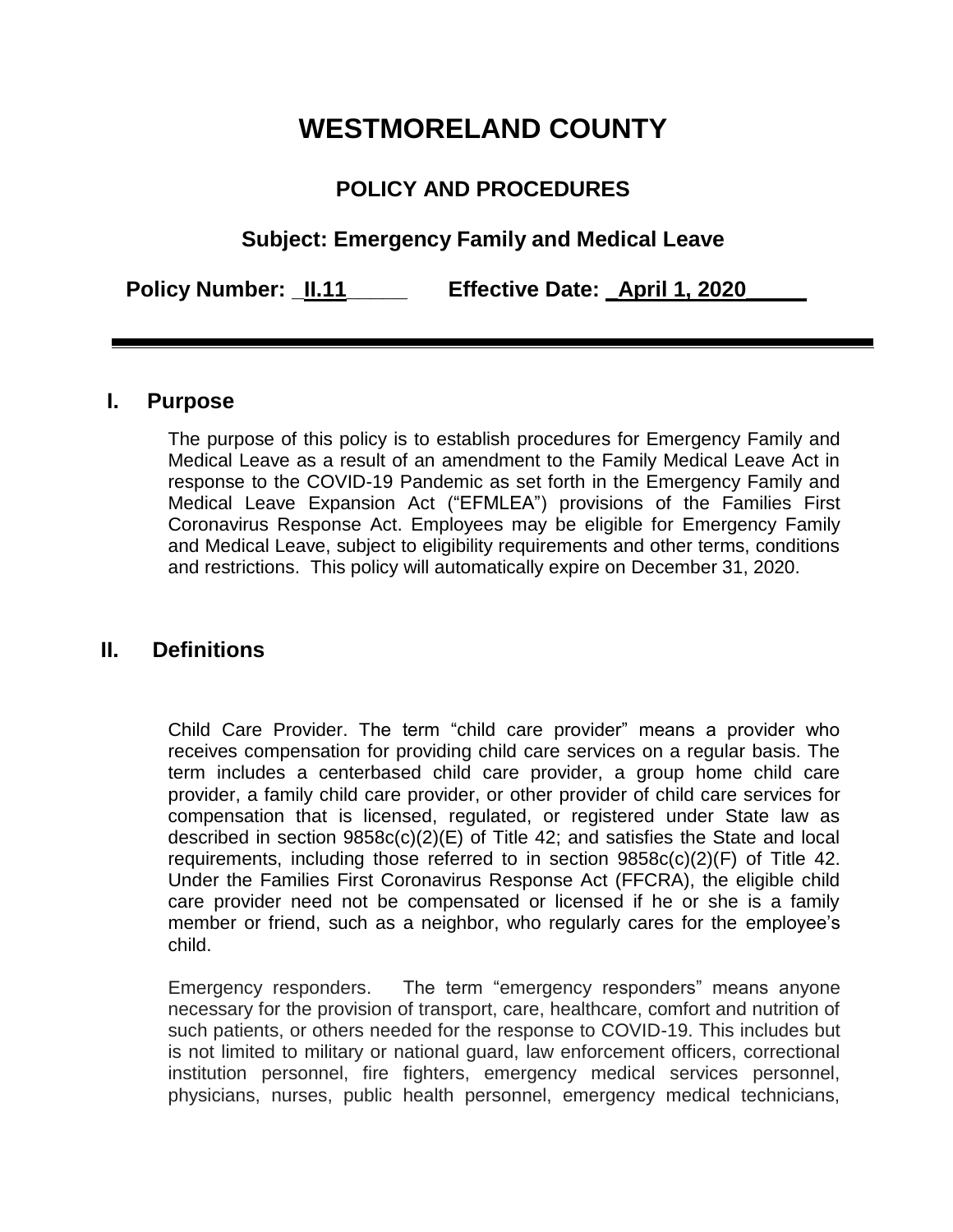paramedics, emergency management personnel, 911 operators, child welfare workers and service providers, public works personnel, and persons with skills or training in operating specialized equipment or other skills needed to provide aid in a declared emergency, as well as individuals who work for such facilities employing these individuals and whose work is necessary to maintain the operation of the facility. This also includes any individual whom the highest official of a State or territory, including the District of Columbia, determines is an emergency responder necessary for that State's or territory's or the District of Columbia's response to COVID-19.

Health care provider. The term "health care provider" means anyone employed at any doctor's office, hospital, health care center, clinic, postsecondary educational institution offering health care instruction, medical school, local health department or agency, nursing facility, retirement facility, nursing home, home health care provider, any facility that performs laboratory or medical testing, pharmacy, or any similar institution, employer, or entity. This includes any permanent or temporary institution, facility, location, or site where medical services are provided that are similar to such institutions. This also includes any individual that the highest official of a State or territory, including the District of Columbia, determines is an emergency responder necessary for that State's or territory's or the District of Columbia's response to COVID-19.

Place of Care. The term "place of care" means a physical location in which care is provided for the employee's child while the employee works for the employer. The physical location does not have to be solely dedicated to such care. Examples include day care facilities, preschools, before and after school care programs, schools, homes, summer camps, summer enrichment programs, and respite care programs.

Son or Daughter. The term "son or daughter" has the meaning given such term in section 101 of the FMLA (29 U.S.C. 2611). Accordingly, the term means a biological, adopted, or foster child, a stepchild, a legal ward, or a child of a person standing in loco parentis, who is under 18 years of age; or 18 years of age or older who is incapable of self-care because of a mental or physical disability.

## **III. Eligible Employees**

An employee may be eligible for leave under EFMLEA if he or she has been employed by the County for at least 30 calendar days preceding the commencement of the leave. **Employees meeting the definition of emergency responders or health care providers are not eligible for EFMLEA.**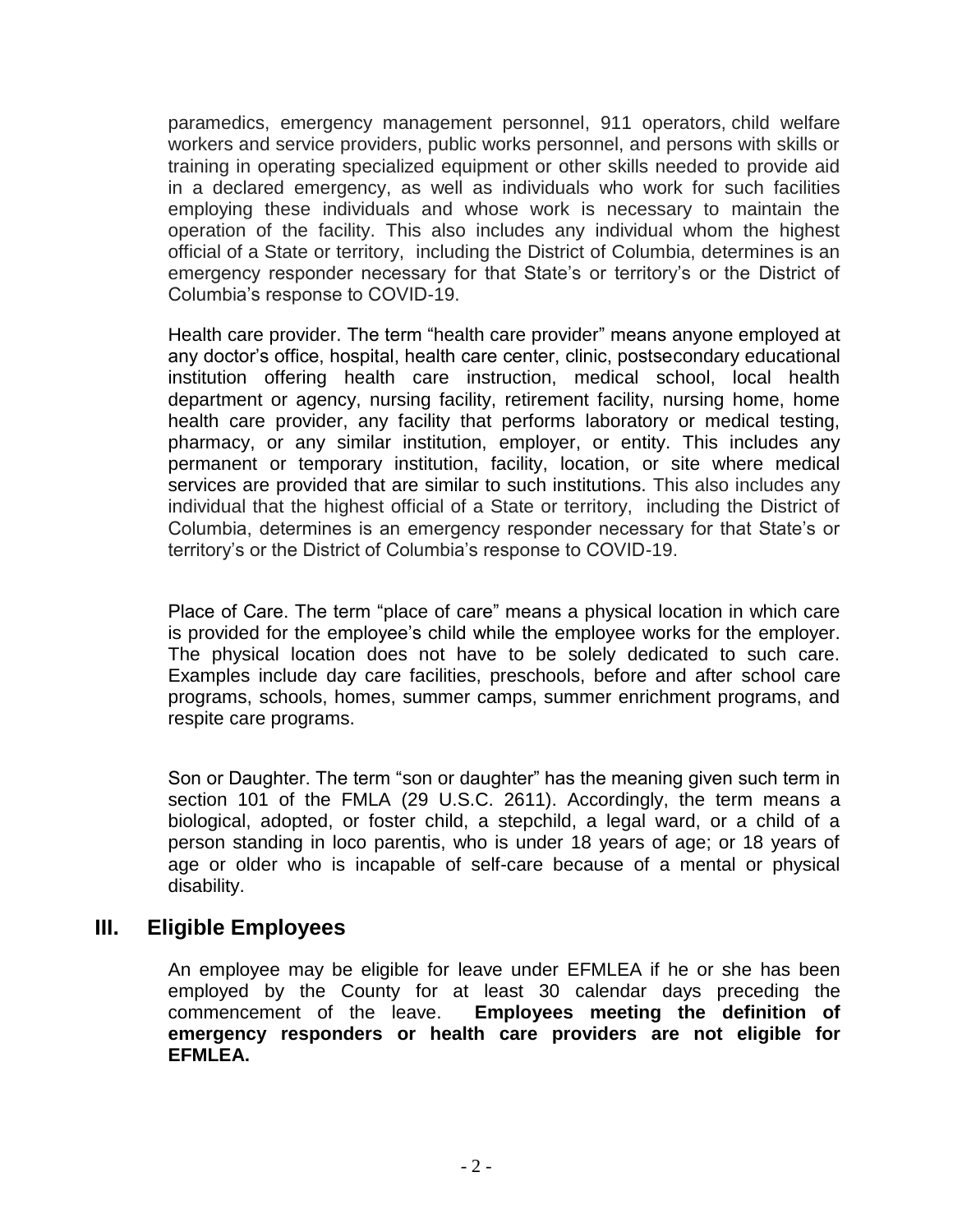## **IV. Purposes of EFMLEA**

An employee shall be eligible for a total of twelve (12) workweeks of job protected leave for a qualifying need related to a public health emergency.<sup>1</sup>

A qualifying need related to a public health emergency includes situations where the employee is unable to work (or telework) due to a need for leave to care for a son or daughter whose school or place of care has been closed or whose child care provider is unavailable for reasons related to COVID-19. An employee has a need to take EFMLEA for this purpose only if no suitable person is available to care for his or her son or daughter during the period of leave.

A public health emergency means an emergency with respect to COVID-19 declared by a Federal, State or local authority.

#### **V. Notice**

 $\overline{a}$ 

When the need for EFMLEA is foreseeable, the employee shall provide as much advanced notice as practicable.

#### **VI. Compensation**

The first two weeks of EFMLEA leave is unpaid. During this time, an employee may elect to substitute any accrued vacation leave, personal leave, or sick leave for the unpaid EFMLEA.

Following the first two weeks of leave, the employee is eligible for paid EFMLEA at a rate of 2/3 of the employee's regular rate of pay not to exceed \$200 per day and \$10,000 in the aggregate.

In the event that an employee is eligible to take leave under both the EFMLEA and the Emergency Paid Sick Leave Act (EPSLA) provisions of the Families First Coronavirus Response Act, the benefits provided by the EFMLEA run concurrently with those provided under the EPSLA.

<sup>&</sup>lt;sup>1</sup> In no instance will an employee be entitled to more than 12 weeks of combined FMLA and EFMLEA leave in any 12-month period.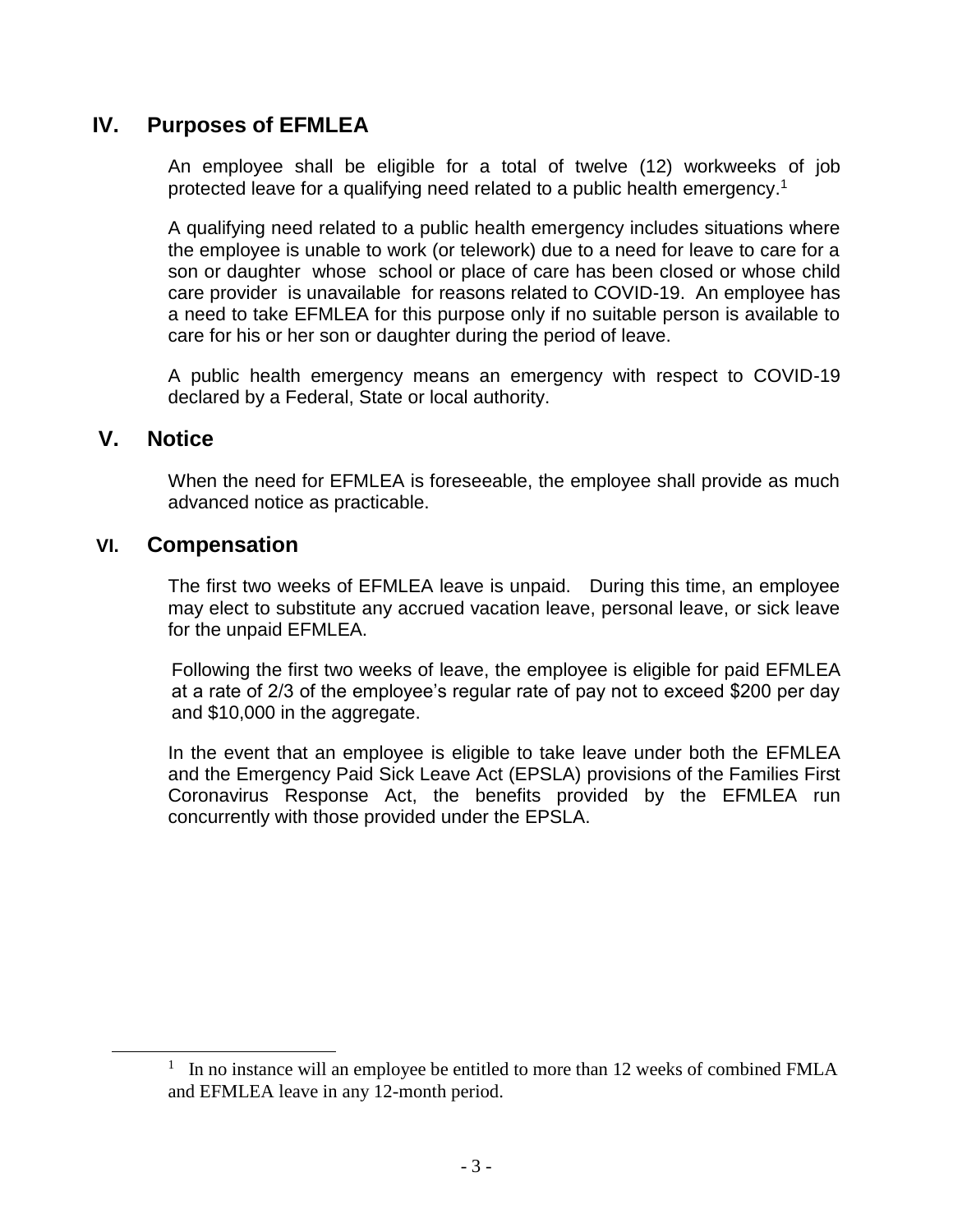## **VII. Use of Leave**

An eligible employee does not need to use his or her EFMLEA leave entitlement in one block. EFMLEA leave may be taken intermittently or on a reduced schedule basis when necessary and only if the County and Employee agree.

#### **VIII. Insurance Coverage**

During EFMLEA leave, the County will continue the employee's health insurance coverage under the same terms and conditions as would have been provided if the employee had remained actively employed, provided the employee pays his or her portion of the employee contribution, if applicable, on a timely basis. The County will provide you with advance written notice as to how you will be responsible for your portion of the employee contribution, if applicable.

#### **IX. Return to Work**

Generally, employees are guaranteed to return to the same or an equivalent position (with equivalent pay, benefits and other terms) if they return to work prior to or immediately after exhausting their EFMLEA entitlement. Any employee may be denied restoration to the same or equivalent position if his or her position would have been eliminated and/or changed if he or she had remained continuously employed.

## **X. Leave Request**

If you are an eligible employee and requesting leave, you must do the following:

- Call off through County call off. Make sure you include the dates you are calling off for and the qualifying reason for the emergency family and medical leave.
- Send an email to [EmergencyLeave@co.westmoreland.pa.us.](mailto:EmergencyLeave@co.westmoreland.pa.us)

As part of the request for EFMLEA, the employee must provide:

- The employee's name;
- Dates for which leave is requested;
- The qualifying reason for the leave;
- An oral or written statement that the employee is unable to work because of a qualified reason for leave;
- The name of the son or daughter being cared for;